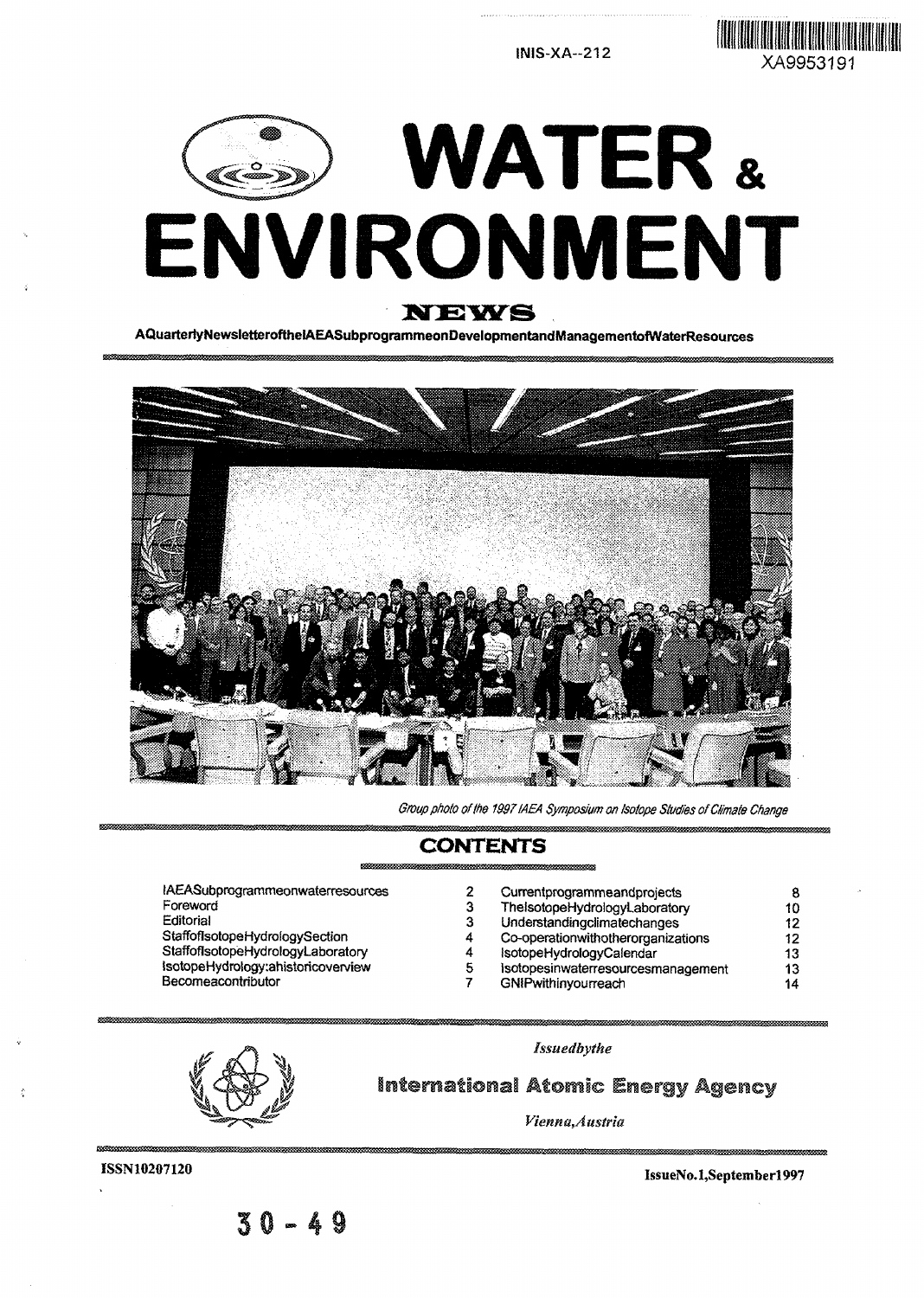

# **IAEA SUB-PROGRAMME DEVELOPMENTANDMANAGEMENTOF WATERRESOURCES**

(1997-1998)

## **SUB-PROGRAMME OBJECTIVES**

•toassist, through integrationofisotopetechniques inappliedresearchand practicalapplications, in solvingpracticalproblems relatedtosustainableand efficientmanagementof waterresources.

•topromoteresearchand fieldstudiesrelatedtomaninducedchangesandhydroclimaticinfluencesonthe watercycleandits interactionwithothergeospheric systems.

## **PROJECTSINTHE SUB-PROGRAMME**

*Humanlmpacton WaterResources(F4.01 )*

## *How* **to** *Contact Us*

*IsotopeHydrotogySection* InternationalAtomicEnergyAgency *P.OJBoxlOO,Wagnanerstrasse5 A-1400,Vkma AUSTRIA*

*HeatbfiheSeetion: Mr. Kkuis Fröhlkh TdM3-l-2060-2173S/21736 Fax\*43-l-20607 e4nailAfttfehach@iaea.0rg*

•tofurtherdevelopand enhanceapplicationsof isotopemethodologiesin theassessmentofadverse consequencesofpresent waterutilizationpractices.

•toachieveimprovedwaterutilizationpoliciesthat wouldminimizewater qualitydegradationcaused byhumanactivities.

## *WaterResourcesin RegiomofWaterScarcity (F4.02)*

•tocontributetoandimprovetheassessmentand protectionofwaterresourcesinregionsofwater scarcity ,inparticularin aridandsemi-aridareas.

•toassistMemberStates insuchregionsto incorporateisotopemethodsinto routinepracticesforthe determinationofhydrologicalparametersforoptimumutilizationofscarce waterresources.

## *Hydro-climatic Changesandlmpacton CatchmentandSurface WaterSystems(F4.03)*

•toassessanddemonstratetheapplicabilityof isotopetechniquesinselectedstudiesofthehydrosphereandatmosphererelatedtonaturalandmaninducedenvironmental

#### changes

•toenablebetterpredictionoftheirfutureimplicationsonwaterresources.

•toenhancethecontributionofisotopeapplications forimprovedunderstanding offluvialprocessesand

•tominimizetheadverse effectsofsuchfluvial cessesonsoilandwater resources.

## *AnalyticalServicesand QualityAssurance (F4.04)*

•toprovideassistancein thedeterminationofthe isotopeandchemical compositionofwaterandother environmentalmaterials andtoassureanalytical quality.

## *Supportto Technical Co-operation Programmes(F4.05)*

•toprovidetechnical supporttotheAgency's technicalco-operationprojectsin MemberStates.

Theseprojectsare beingimplementedbythe isotopeHydroiogy SectionandtheAgency's Laboratories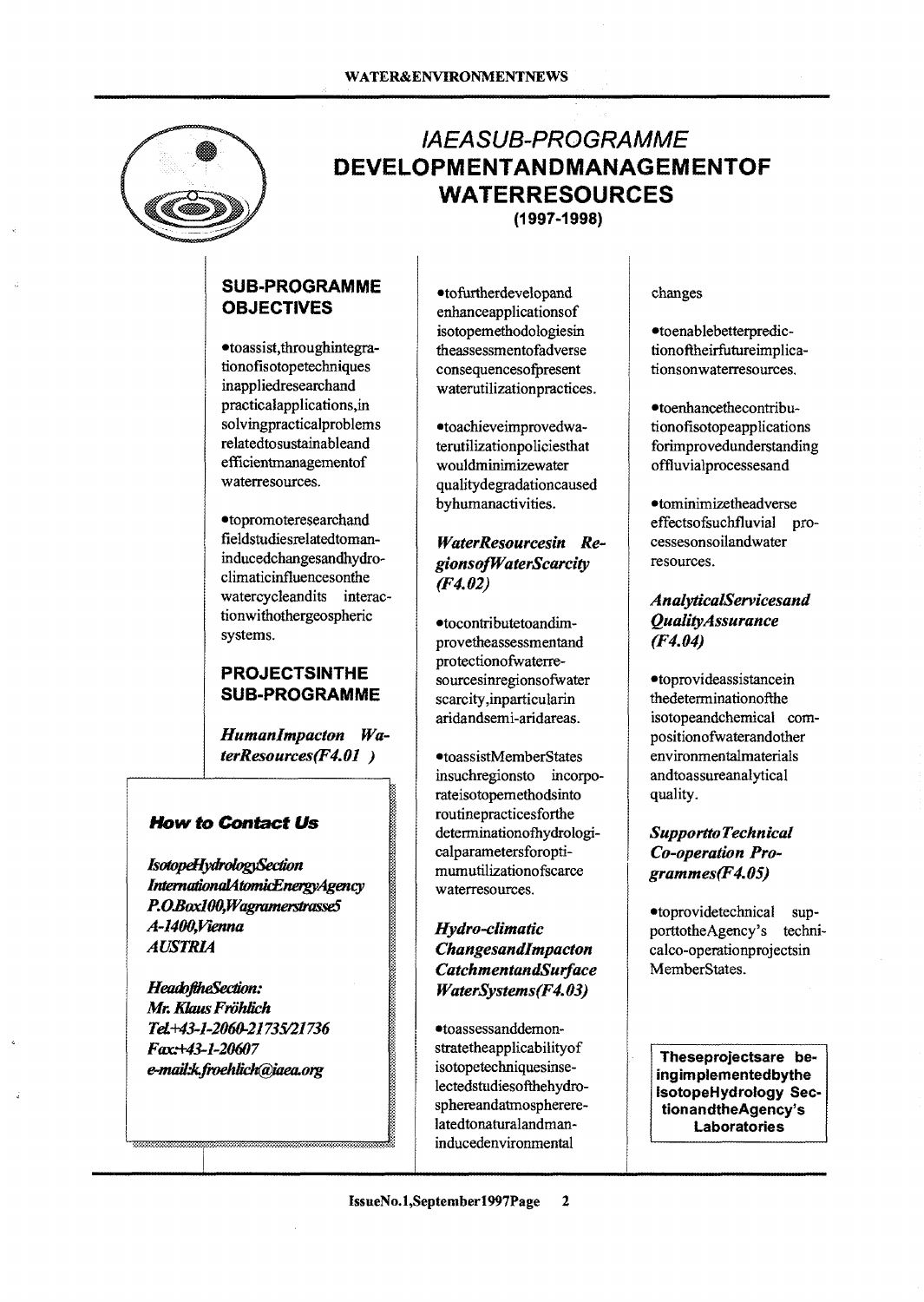T n recent years, isotope appiica-JLtions in hydrology and water resourcesassessmenthavereached a notable level of maturity. Adequate investigations have been carried out to provide sufficient examplesforpracticalapplications incombinationwithother hydrologicalmethods.

Since itwasfounded in 1958, the international Atomic Energy Agencyhasbeenactivelyengaged in the promotion of applied researchdirectedtowardsthe development of isotope techniques and theirapplicationsinthewater sectorofMemberStates.

Keeping in mind that integrated planning and management coveringthewholewatercycleisrelated tothegoalofsustainable development in many parts of the world, thethrustoftheAgency'sactivities<br>in this field is towards incorporain this field is towards tion of isotope techniques in regionalandnationalprogrammesin water resou rces development and

# FOREWORD

management, with emphasis on regions suffering from water scarcity.lssuessuchasthe assessment of human impact on water resources (e.g. water pollution of the drinking water supply in large urban areas) and hydrological aspects of geothermal resources development are currently matters of concern.

Recognizing the impact of global warming on water resources, the applied research programme on isotopehydrologyhasrecentlybeen expanded to include acomponent on hydroclimatic changes and impactoncatchmentandsurface water systems including, inter alia , studieson the isotopiccomposition of atmospheric greenhouse gases. An integral part of the programme isthefurtheringofanalytical deveiopmentsandprovisionofanalytical services and quality assurance by theAgency'sisotopehydrology laboratory. New challenges of the programme include the enhanced use of the Global Network for Isotopes

in Precipitation (GNIP), especially for climatological studies, and the establishment of an isotopehydrologydatabase.

The efficient implementation of this programmerequirescloser collaboration and enhanced co-operation with international organizations and the whole scientific community engaged in waterandenvironment investigations.ThisNewsBulletinwas conceived to this end, and it is hoped and expected that it may<br>contribute to the exchange of inforcontribute to the exchange of mationamongthescientific communityinisotopehydrology.

Iwouldliketoencouragetheefforts tolaunchthefirstissueofthenews bulletin and I wish this endeavor fullsuccess.

> R.M.Iyer, Director DivisionofPhysicaland **ChemicalSciences**

"Water and Environment News" will brief the reader on news related toisotopeapplicationsin the water and environment sector. It will bringthe readerup todateon what is going on in the various projectsconstitutingthe IAEAsubprogramme entitled "Development and Management of Water Resources", and will highlight new resultsandachievementsmadein implementing the programme activities, including those jointly carried out with other organizations and institutes. Furthermore, the newsbulletinwillserveasan international open forum for the exchange of information in isotope hydrology and related fiefds. Instructions for contributors to the bulletinmaybefoundinthisissue.

This news bulletin will address both professionals and interested

## EDITORIAL

non-professionals and thus its layout has been chosen accordingly. The contributions will be concise and, to the extent possible, illustratedbyfiguresandtables.

"Water and Environment News" edited by the Isotope Hydrology Section, Division of Physical and ChemicalSciencesofthelAEA DepartmentofResearchandlsotopes, will be published quarterly by the Division of Publications of the IAEA. At a later stage, this news bulletinisexpectedtobealso availablethroughthelnternet.

Thefirstissuewillmakeourreaders acquainted with general aspects of the Agency's sub-programme on Development and Management of Water Resources, give an overview on past activities and achievements.andhighlightcurrent ones.TheAgency'sstaffinvolvedin all these activities is briefly introduced, and the reader interested in specificaspectsofastaffmember's workmaywishtocontactherorhim throughthegivenE-Maiiaddress.

I hope "Water and Environment News"willarousethereaders' interest, andwewould bepleasedtoget comments and suggestions which will help us to refine the technical content and/or the layout of this news bulletin. The first issue of "Water and Environment News" is expectedtojointhemultiple contributions to the Agency's 40th anniversary.

> KlausFroehlich.Head IsotopeHydrologySection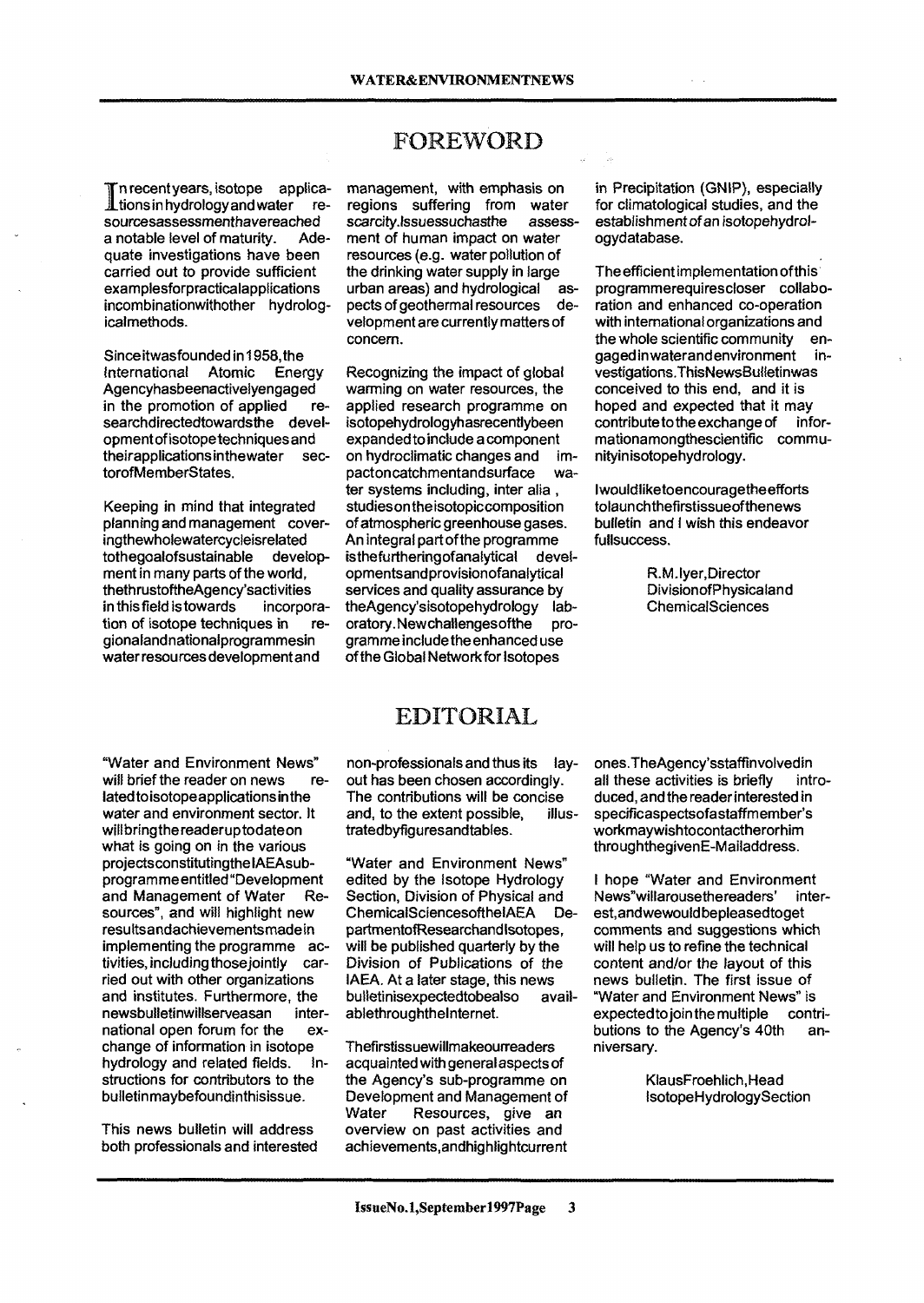## STAFF OF THE ISOTOPE HYDROLOGY SECTION

## Professional Staff

#### **Mr.FROEHIJCH,Klaus**

Head of the Section, Germany, Physicist, Ph.D. in Applied Nuclear Physics, joined the Section in 1988.

Telephone:+43-1-2060-21735; E-Mail:k. froehtich@iaea. org.

#### **Mr.AGGARWAL.PradeepK.**

U.S.A.,Geochemist,Ph.D.in Geochemistry, joined the Section in 1997. Heisinvolvedinthe applicationofisotopetechniquesto water pollution and biogeochemical processes and in geochemical modelingactivities. Telephone:+43-1-2060~21758; E-Mail:P.Aggarwal@iaea. org.

#### **Mr. ARAGU/S-ARAGUAS, Luis J.**

Spain, Geologist, Ph.D. in Earth Sciences, joined the Section in 1991,especiallyinvolvedin activities related to the Global Network forlsotopesinPrecipitation(GNlP) andtheassociateddatabase. Tetephone:+43-1 -2060-21733; E-Mail:l.araguas@iaea.org.

#### **Mr.GARCIA-AGUDO,Edmundo**

Brazil, Chemist, Ph.D. in Chemistry, joined the Section in 1994.

Hisworkisfocusedonthe applicationoftracersinhydrology. Telephone:+43-1-2060-21739; E-Mail:e.garcia-agudo@iaea.org.

#### **Ms.GERARDO-ABAYA.Jane**

Philippines, Geologist, M.Sc. (units completed) in Geology, joined the Section in 1994. Her main duties deal with geothermal and groundwaterpollutionactivities. Telephone:+43-1-2060-21742; E-Mail:j.gerardo-abaya@iaea.org.

#### **Ms.GlBERT-MASSAULT, Elisabeth**

France, Hydrogeologist, Ph.D. in Hydrology and Isotope Geochemistry, joined the Section in 1997. Sheisespeciallyinvolvedin hydrological, palaeohydrological and palaeoclimatologicalactivities. Telephone:+43-1-2060-21742; E-Mail:e.gibert-massault@iaea.org.

#### **Mr.GROENING.Manfred**

Germany, Physicist, Ph.D. in Environmental Physics, joined the Section in 1995, Head of the Isotope HydrologyLaboratory. Te!ephone:+43-1-2060-21740; E-Mail:m.groening@iaea.org.

#### **Mr.PANG.Zhonghe**

China, Hydrogeologist, Ph.D. in

Geothermics, joined the Section in 1997 as a temporary assistant, responsibleforthe News Bulletin and involved in geochemical and geothermalactivities. Telephone:+43-1-2060-21733; E-Mail:z.h.pang@iaea.org.

#### **Mr.YURTSEVER.Yuecel**

Turkey, Civil Engineer, M. Sc. in Hydraulics, staff member of the Section from 1970 to 1976, and since 1982. Hisspecialfield of work is quantitative evaluation of isotope datainhydrologicaisystemsthrough modelingtechniques. Telephone:+43-1-2060-21732; E-Mail:y.yurtsever@iaea. org.

## Secretarial Staff

## **Ms.FADLAOUI.Helene**

SeniorClerk/Secretary Telephone:+43-1-2060-21736; E-mail:h.fadlaoui@iaea.org.

#### **Ms.DEVIA-TORRES.Cecilia**

Telephone:+43~1-2060-21738; E-Mail:c.devia@iaea. org.

#### **Ms.FRUEHWIRTH.Hedwig**

Telephone:+43-1 -2060-21737; E-Mail:h.fruehwir@iaea.org.

## STAFF OF THE ISOTOPE HYDROLOGY LABORATORY

#### **Mr.GROENING.Manfred**

HeadofLaboratory(seeabove)

### **Ms.ANDREESCU,Liliana**

**Stableisotopemassspectrometry** Telephone:+43-1-2060-21760; E-Mail:!. andreescu@iaea. org.

#### **Mr.AUER,Randolf**

Electronics and computerapplications. Telephone+43-1-2060-21770; E-Mail:r.auer@iaea.org.

#### **Ms.BRUMMERDaniela**

Tritiummeasurements. Telephone:+43-1-2060-21762; E-Mail:d.brummer@iaea. org. **Ms.GATTIN.Mira** .Stabieisotope massbspectrometry. Telephone:+43-1-2060-21765; E-Mail:m.gattin@iaea.org.

**Mr.HAN,Liang-Feng** Methodologicaldeveiopments. Telephone:+43-1-2060-21759; E-Mail:I.han@iaea.org.

## **MrJAKLITSCH.Manfred** Electronicsandcomputer applica-

tions. Telephone:+43-1-2060- 21768; E-Mail:m.jaklitsch@iaea.org.

## **Mr.SAMBANOAM,Chinmaya** Tritiumanalysis.

Telephone:+43-1-2060-21762; E-Maii:c.sambandam@iaea.org. **Ms.SCHUESZLER.Christine** Water chemistry. Telephone: +43-1-2060-21764;

E-Mail:c. schueszler@iaea. org.

**Mr.TANWEER.Ahmad** .Stableisotopemassspectrometry. Telephone +43-1-2060-21760; E-Mail:a.tanweer@iaea.org.

#### **Mr.TATZBER.Herbert** GascountingofC-14andtritium.

Telephone:+43-1-2060-21761; E-Mail:h.tatzbet@iaea.org.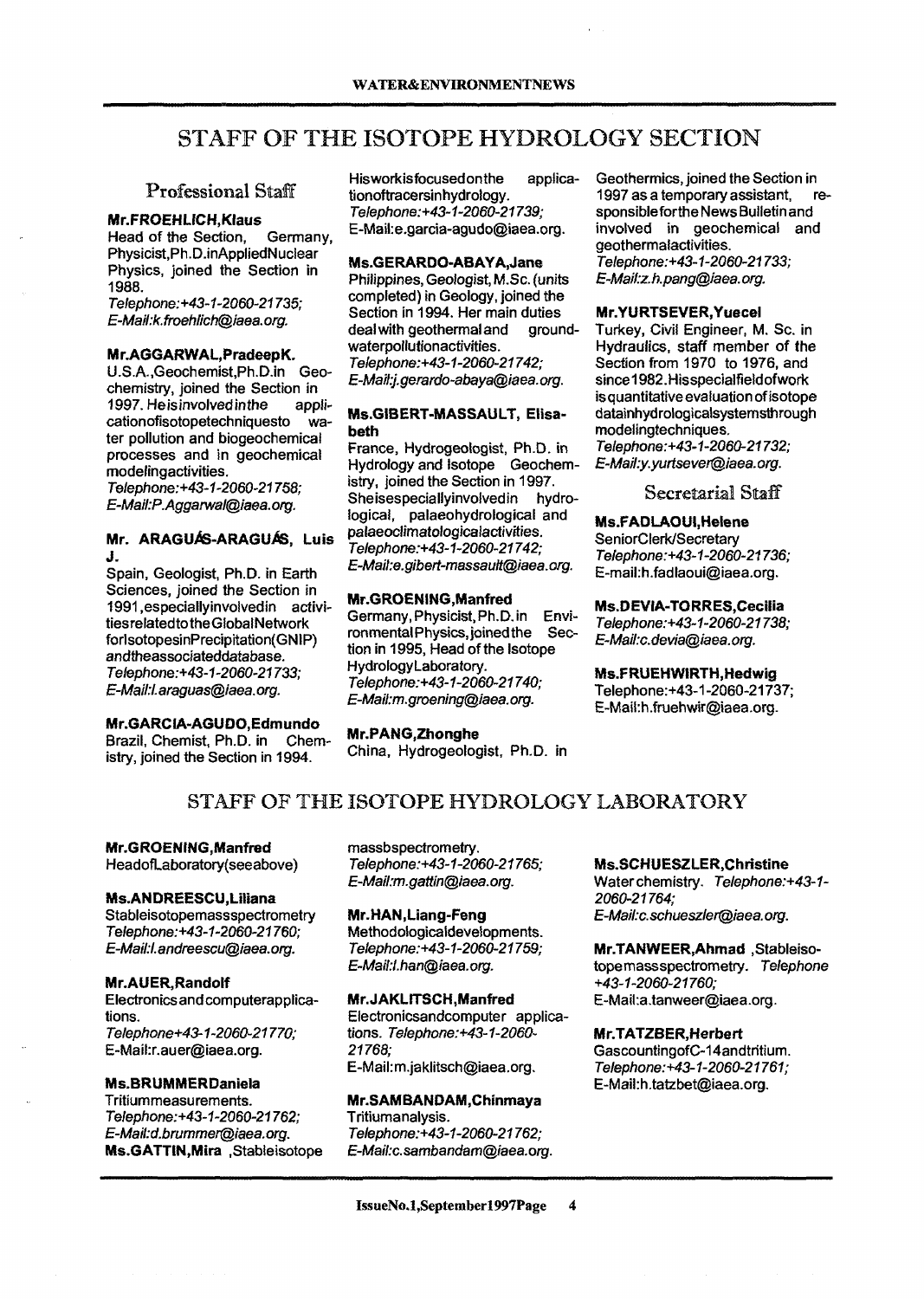## ISOTOPE HYDROLOGY: AHISTORICALOVERVIEWOFACHIEVEMENTS

## INTRODUCTION

evelopment, field verification andapplicationofnuclear scienceandtechnologyintheoverall spectrum of hydrological and

hydro engineering problems encountered in waterresources assessment, development and management has been an integral part of the Agency's prog ramm e since its inception in 1958, within the framework of activities related to peaceful applications iui applications<br>of nuoloos anorniucical cir<br>ergy. The ergy. The<br>Agency has been an international filter<br>Detical focal nauonai locai<br>"sint for re

point for re-<br>search and development of nusearch and development of the clear technologies in the wate sector, for the dissemination of<br>information, and forproviding asinformation, and for providing sistance in widescale applications. The field of "Isotope Hydrology" is now internationally recognized as a scientific discipline within the<br>overallfieldofearthsciences.

The Agency's efforts in the water sector cover all aspects of the three main categories of isotope methodologies, such as the use of radioactive isotopes as tracersfor site-specific investigations related to water movement; the use of sealed radioactive sources for insitu measurement of hydrological field parameters; and the use of naturallyoccurringisotopicspecies for the assessment and study of water occurrence, genesis and flow pathways/dynamics at regional-scale hydrological systems.Atpresent,substantialeffort is beingdirected towards practical

useofprovenmethodsinthe Member States through the Technical Co-operationProgramme; develop-<br>ment and refinement of environment and refinement of mental isotope methodologies through Co-ordinated Research Programmes; and dissemination of

systems, including sediment trans-<br>port and hydro-engineering probport and hydro-engineering lems; and analytical and instrumentation techniques. The number of TC projectsinthefield of hydrology implemented during the last fifteen years is shown in Figure 1. Atotal



number of 160 technical co-operation projects in 63 countries have been implemented inthelastten years and countrieswith individual TC projects are shownin Figure2.The requiredhuman resources development in the Member Statesrelated toisotopehydrologyisbeingsupported by training courses ,

XA9953198

informationthroughmeetings, trainingcoursesandseminars.

Fig. 1.IAEA Technical co-operation projects in Isotope Hydrology (1981-1995)

## HIGHLIGHTS OF PAST ACHIEVE-MENTS

ssistance provided by the  $\blacksquare$ Agency in the field of isotope hydrology through the Technical Co-operationprogrammesaimedat thetransferofknow-howand technology, and the number of projects implemented during the last four decades have had a continuous increasing trend to meetthe needs and requirements of the Member States. The TC programme of the Agency in isotopehydrologycovers a broad spectrum, involving applications related to hydrogeological investigations of groundwater occurrence, sub-surface flow, transport dynamics and hydraulic interactions (including geothermal systems); applicationsinsurfacewater

workshops and seminars; and the Agency'seffortsinthisregardduring thelastafewyearsareiilustratedin Figure3.

Support to research and development has been one of the major contribution, for example, Coordinated Research Programmes (CRP)implementedinspecificfields haveprovidedsubstantialimpacton the developmentand verification of new methodologies as well as refinement of the existing applications. The titles of the CRP's implemented and completed during the lasttenyearsarelistedbelow.

## *CompletedCo-ordinated ResearchProgramm.es*

- NuclearTechniquesintheStudy ofPollutantTransportinthe Environment
- Application of Environmental Isotope Techniques in Ground-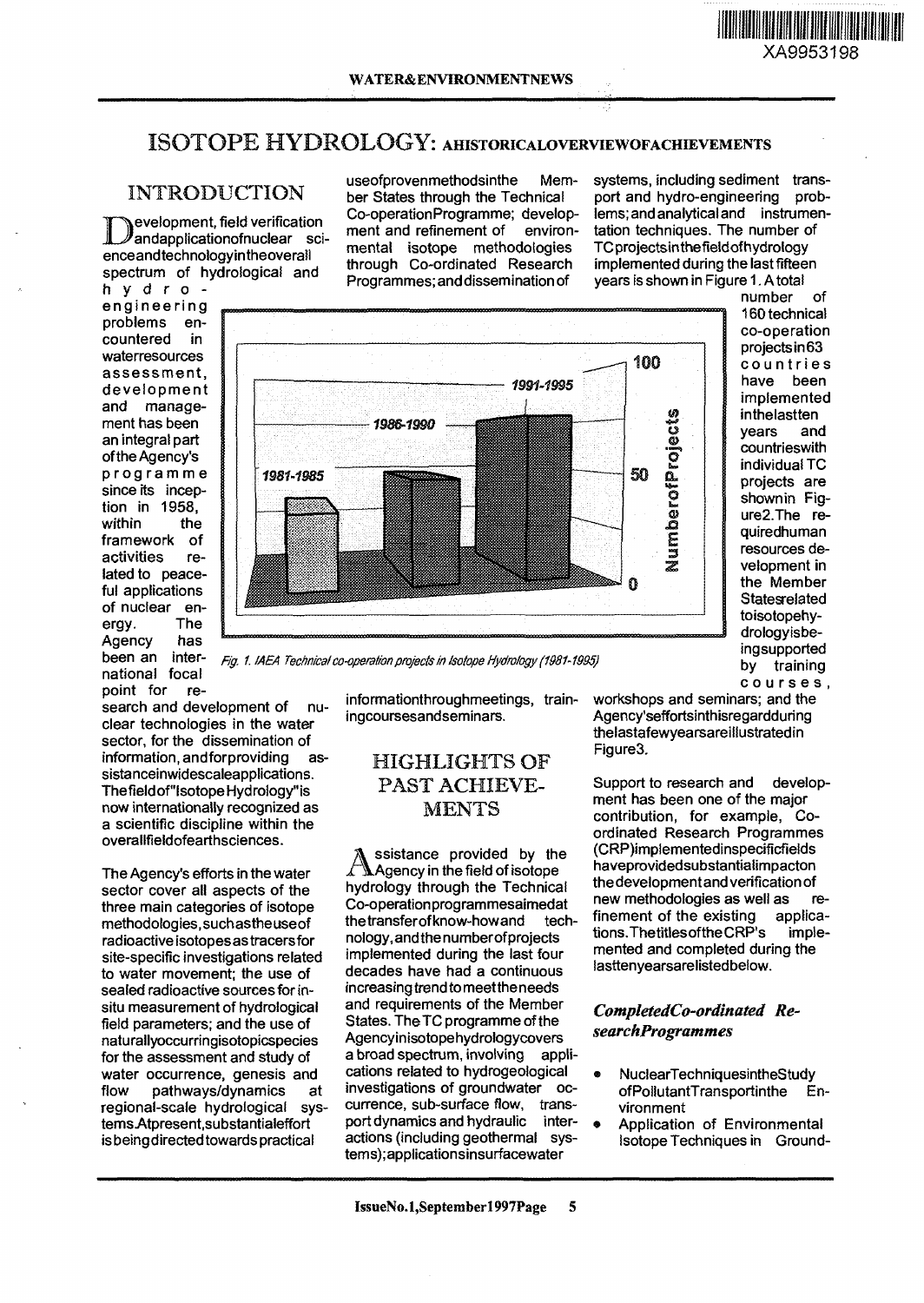waterProblems

- Application of Isotope and Geochemical Techniques in Geothermal Resources ExplorationinLatinAmerica
- Application of Isotope Techniques to Hydrology in the LatinAmericanRegion
- Comparison of Methods for<br>"Age" Determination of Determination of Groundwater Based on Decay ofLong-livedRadioisotopes
- DatingofOldGroundwater
- IsotopeTechniquesforthe Assessment of Slow Moving Deep Groundwater and Their Potential Application for the Assessment of Waste DisposalSites
- Isotope Variations of Carbon Dioxide and Other Trace GasesintheAtmosphere
- Isotopes and Geochemistry in Geothermal Exploration in Africa, Asia and the Pacific, andtheMiddleEast
- Joint IAEA/GSF Programme for Studving the Physical and IsotopicBehaviorofSoil MoistureintheZoneofAeration
- Mathematical Models for Quantitative Evaluation of IsotopeDatain Hydrology
- Use of NuclearTechniques in palaeoclimatology - Continentallsotope Indicators of Paleoclimate

Exchange of information through Agencypublicationsresultingfrom specific meetings, symposia organized, CRP'sandTC projects providedvastamountofscientificand practical information covering the whole spectrum of isotope methodologies. Some of the major publications produced by the Agency related to isotope hydrologyaregiveninthefollowinglist.

#### *PricedPubttcations*

- StudiesonSulfurlsotope Variations in Nature, 1987,Monograph;
- **Isotope Techniques in Water<br>Resources** Development Development, 1987, Proceedings of a symposium;
- Isotope Techniques in The

Study of The Hydrology of Fractured and Fissured Rocks, 1989, Monograph;

- Environmental Isotope Data  $\bullet$ No. 9: World Surveyof Isotope Concentration in Precipitation (1984-1987),1990,Series Publication;
- Isotope Techniques in Water Resources Development 1991, 1992;
- StatisticalTreatmentofDataon Environmental Isotopes in Precipitation, 1992;
- Isotopes of Noble Gases as TracersinEnvironmental Studies, 1992;
- Isotope Techniques in the StudyofPastandCurrent Envi-<br>ronmental Changes in the Hyronmental Changes in the drosphereandtheAtmosphere, 1993
- Environmental IsotopeData No. 10: World Survey of Isotope Concentration in Precipitation (1988-1991),1994
- Isotopes in Water Resources Management, 1996

## *TechnicalDocuments (unpriced)*

- Isotope Applications in Hydrology in Asia and the Pacific, 1988;
- Isotope Hydrology InvestigationsinLatinAmerica, 1989;<br>Isotope Methods in Environ-
- Isotope Methods in mental Studies, Hydrology and Geochemistry, 1990;
- Use of Artificial Tracers in Hydrology, 1990;



Fig. 2. Countries with National Technical Co-operation Projects from IAEA in Isotope Hydrology *(1987-1997).*



Fig. 3. IAEA Training Courses, Workshops and Seminars in Isotope Hydrology (1993-1996).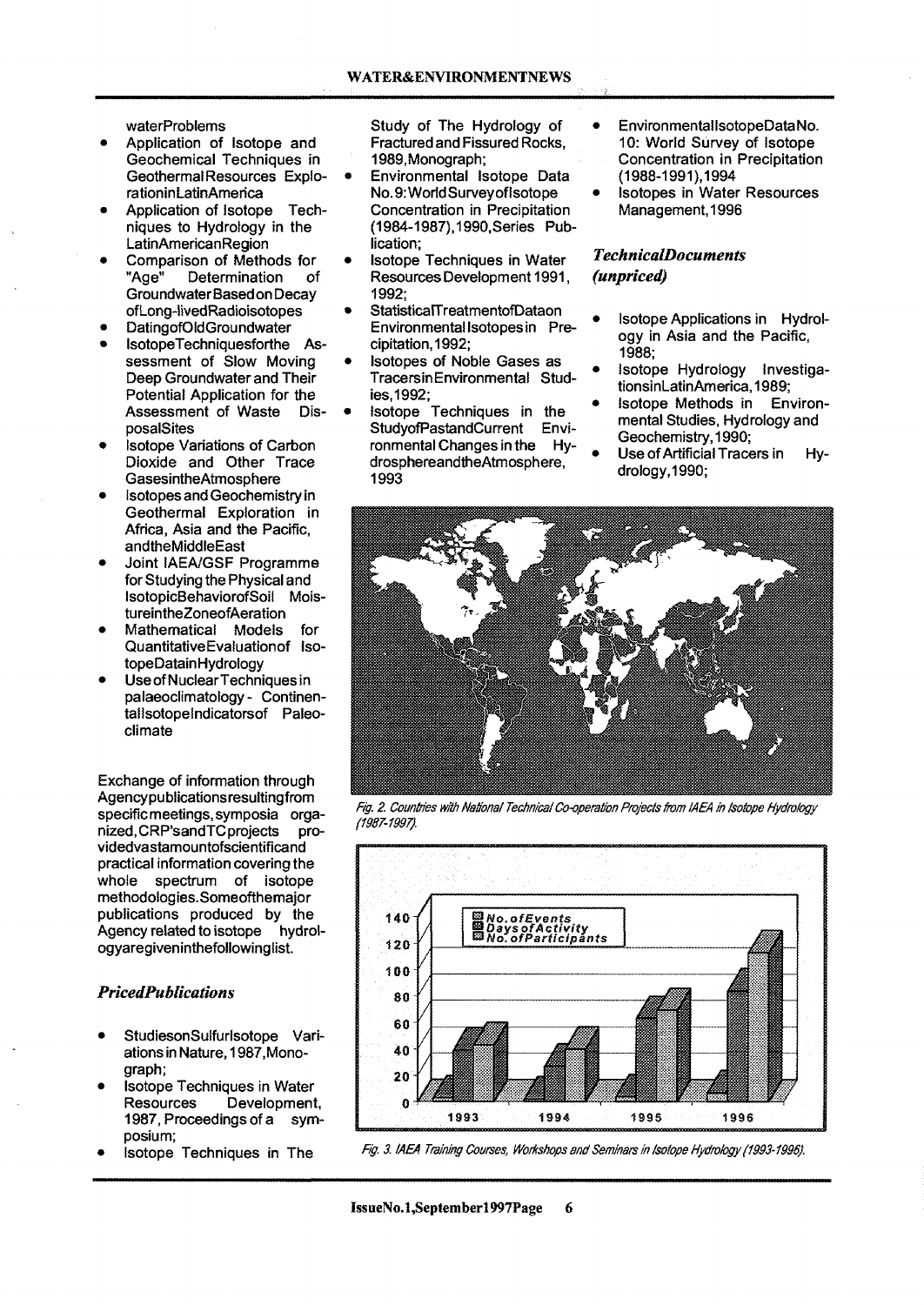- Geotherma! Investigations with Isotopes and GeochemicalTechniques in Latin America, 1992;
- Nuclear Techniques in the Study of Pollutant Transportin the Environment. Interactions ofSoiuteswithGeological Media (Methodological Aspects), 1993;
- WaterResourcesintheSahel: Hydrogeological and Hydrological Studies in West Africa Using Isotope Techniques (in French)1993;
- IsotopicandGeochemical Precursors of Earthquakes and VolcanicEruptions, 1993;
- MathematicalModelsandtheir ApplicationstolsotopeStudies in Groundwater Hydrology, 1994;
- Isotope Hydrology InvestigationsinLatinAmerica, 1994;
- Use of Nuclear Techniques in Studying Soil Erosion and Siltation,1995;
- Reference and Intercomparison Materials for StablelsotopesofLightElements, 1995;
- Isotope and Geochemical<br>Techniques Applied to Techniques Applied to<br>Geothermal Investigations Investigations, 1995;
- Isotope Field Applications for Groundwater Studies in the MiddleEast,1996;
- Manual on Mathematical ModetsinlsotopeHydrology, 1996.

### FUTURE OUTLOOK

t present, more than a quarter  $\bigwedge$  of the world's population lack the basic need of a clean water supply, and finite amounts of freshwater resources are under severe stress.bothintermsofquantityand quality. The UN International Con-<br>ference on "Water and Environference on "Water and ment"(Dublin, 1992) has reiterated that:

"'Scarcity'andmisuseoffreshwater pose a serious and growing threat tosustainabledevelopmentandthe protection of the environment; and humanhealthandwelfare.food security, industrial development and theeco-systemsonwhichthey depend are all at risk unless water resourcesaremanagedmore effectively in the present decade and beyondthantheyhavebeenin the past"

In recognition of the utmost global importance of reliable assessment

of available freshwater resources and the need for more effective management practices to minimize theadverseman-inducedeffectson<br>water resources, the Agency's prowater resources, the Agency's<br>gramme component component on "Development and Management of Water Resources" will emphasize developmentandwiderscale appli-<br>cationsofnuclearscienceand techcationsofnuclearscienceand nology in high priority areas including problems related to humanimpact on water resources, such as over-exploitation,waterpollution includingwatersalinization.impactof urbanization on water resources (particularly urban hydrology of megacities), improved water resources management in water scarce arid regions and isotope applicationsrelatedtoclimate change and its impact on water resources. Theoverallactivitiessupportedand implementedbytheAgencywill emphasize a mandate of achieving a visible practical impact of nuclear scienceandtechnologyinthe effective management of water resources.

## BECOME A CONTRIBUTOR TOWATERANDENVIRONMENTNEWS

**Nontributions from counterparts** \\_^in Member States andorganizations(institutescooperatingwith theAgencyinthewaterand environ mentsector)aremostwelcome for inclusion in the newsletter. Contributions could be for one of thefollowingsectorsforwhichthe scope has been proposed as follows.

Features publishes articles with views & opinions, reviews of isotope hydrology and relevant programmes.reviewsoftechnological development.

**Research & Development** highlights outcomes of CRPs completed, scopes and objectives of new ones, suggestions and criticisms from participating institutes orchiefinvestigatorsinvolved.

**Technical Cooperation** highlights TC activities and major achievements, viewsandopinionstowards the implementation of the projects fromcounterparts.

**Training Activities** reports on training activities completed, early information on planned new ones, viewsfromtrainees.

**Scientific Highlights** introduces new approaches, achievements and successful practical applicationsorcasestudiesinisotope hydrologyandrelateddisciplines.

**Letterstotheeditor** reflects feedbackfromreaders,comments, criticisms and suggestions on the newsletter.

Articles and reports must not ex-

ceed2000words(figuresandtables inclusive). Informative figures and tablesarealwaysencouragedtobe combined with the text. An electronic version accompanying the hardcopyispreferred.

Contributionsmaybeaddressedto:

WaterandEnvironmentNews IsotopeHydrologySection IntemationalAtomicEnergyAgency P.O.Box100, Wagramerstrasse5 A-1400,Vienna,AUSTRIA Telephone:+43-1-2060-21733 Fax:+43-1-20607 E-Mail:z.h.pang@iaea.org

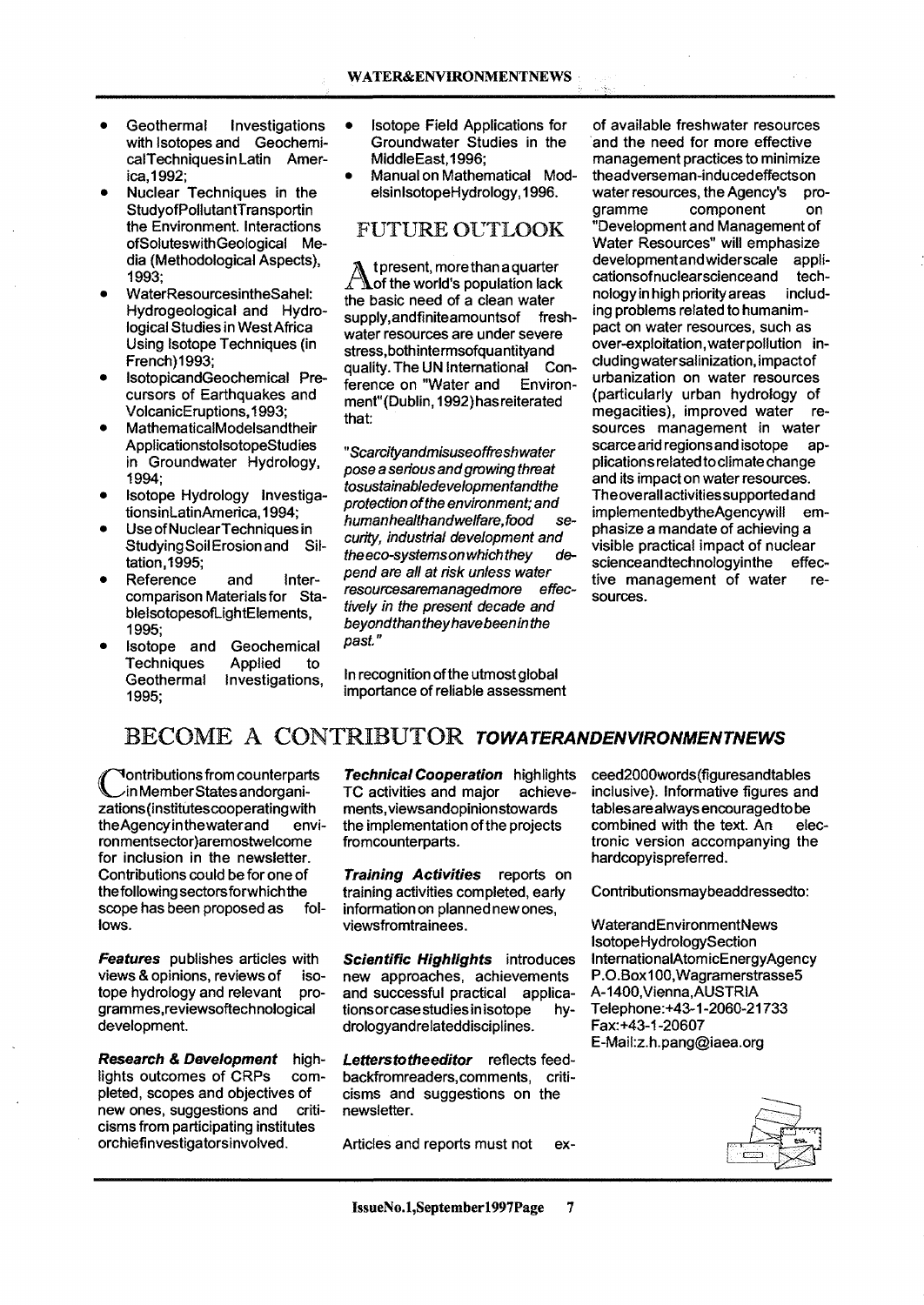# CURRENT PROGRAMME AND PROJECTS: A PROFILE

A complete description of the Agency's sub-programme in iso-<br>tope hydrology entitled hydrology "DevelopmentandManagementof Water Resources" for the 2-year cycle of 1997-1998 can be found on the inside front cover of this newsletter. Inthefollowing.abrief review of current activities related to the projects "Human Impact on Water Resources", "Water resources in Regions of Water Scarcity", "Hydroclimatic Changes andImpactonCatchmentand Sur-<br>face Water Systems" and face Water Systems" and "SupporttoTechnicalCooperation Programmes" will be given. Information on the Isotope Hydrology Laboratory's involvement in the sub-programme, especially the project "Analytical Services and Quality Assurance" will be providedunderaspecificheadline.

## CO-ORDINATED RE-SEARCH PROJECTS

Phe co-ordinated research programme (CRP), which brings together a group of related contractsandagreementswitha concrete researchfocus, isa common formofimplementationintermsof research and development. The main scopesandobjectivesofthe operationalCRPsareasfollows:

## *IsotopeTechniquesin GroundwaterPollutionStudies (1994-1998)*

toinvestigatebyisotope techniquesthevarioussourcesof pollutionofgroundwater, including theidentificationofpollution sources.levelofpollution, predictionofmovementofpollutants andpossiblecontrolaswellas mitigationofcontamination.

## *Isotope TechniquesinLake Dynatnicslnvestigations (1994-1997)*

tofostertheapplicationof environmental isotope techniques in lake

studies, in order to assess in a systematic way their potential and limitations. Studies related to lake water and chemical balance, lake water dynamics, particle and dissolved solid dynamics (including contaminants),sedimentdynamics, and palaeolimnological studies are supported.

## *IsotopeTechniquesin Water Resourceslnvestigationsin AtidandSemi-AridRegions (1994-1997)*

tofocusontopicssuchas salinization and irrigation return flux, and aquifervulnerabilitytodiffusive pollution in order to improve the assessmentofgroundwaterresources intermsoftheirreplenishmentand protection towards more efficient management and sustainable development of groundwater resources in arid and semi-arid regions.

## *Isotope-AidedStudiesof AttnosphericCarbonDioxideand OtherGreenhouseGases-Phase2(1995-1998)*

tounderstandthebehaviorofmajor greenhouse gases (carbon dioxide andmethane.andsomeothertrace

gasessuchascarbonmonoxideand possibly krypton and radon) in the global ecosystem through observations of temporal and spatial variability of their isotopic composition atselectedlocations.combinedwith relevantmodelingwork.

## *Isotope-BasedAssessmentof GroundwaterRenewaland RelatedA nihropogenicEffectsin WaterScarceAreas(l995-1998)*

Isotope-based determination of recharge and discharge regime of aquifersinselectedregionsofwater scarce areas in the Middle East, AfricaandseveralareasofAsiaand Latin America, where an alarming prognosis of depletion of available waterresourceshasbeenmadedue to population growth and intensive use of water for agricultural and otherpurposes.

### *SedimentationAssessment StudiesbyEnvironmental RadionuclidesandtheirApplicationto SoilConservadonMeasures (1995-1998)*

to control the accelerated erosion and associated soil degradation through development of relevant technologiesformeasuringsoil ero-



Fig. 4. Regional Distribution of Operational Technical Co-operation Projects.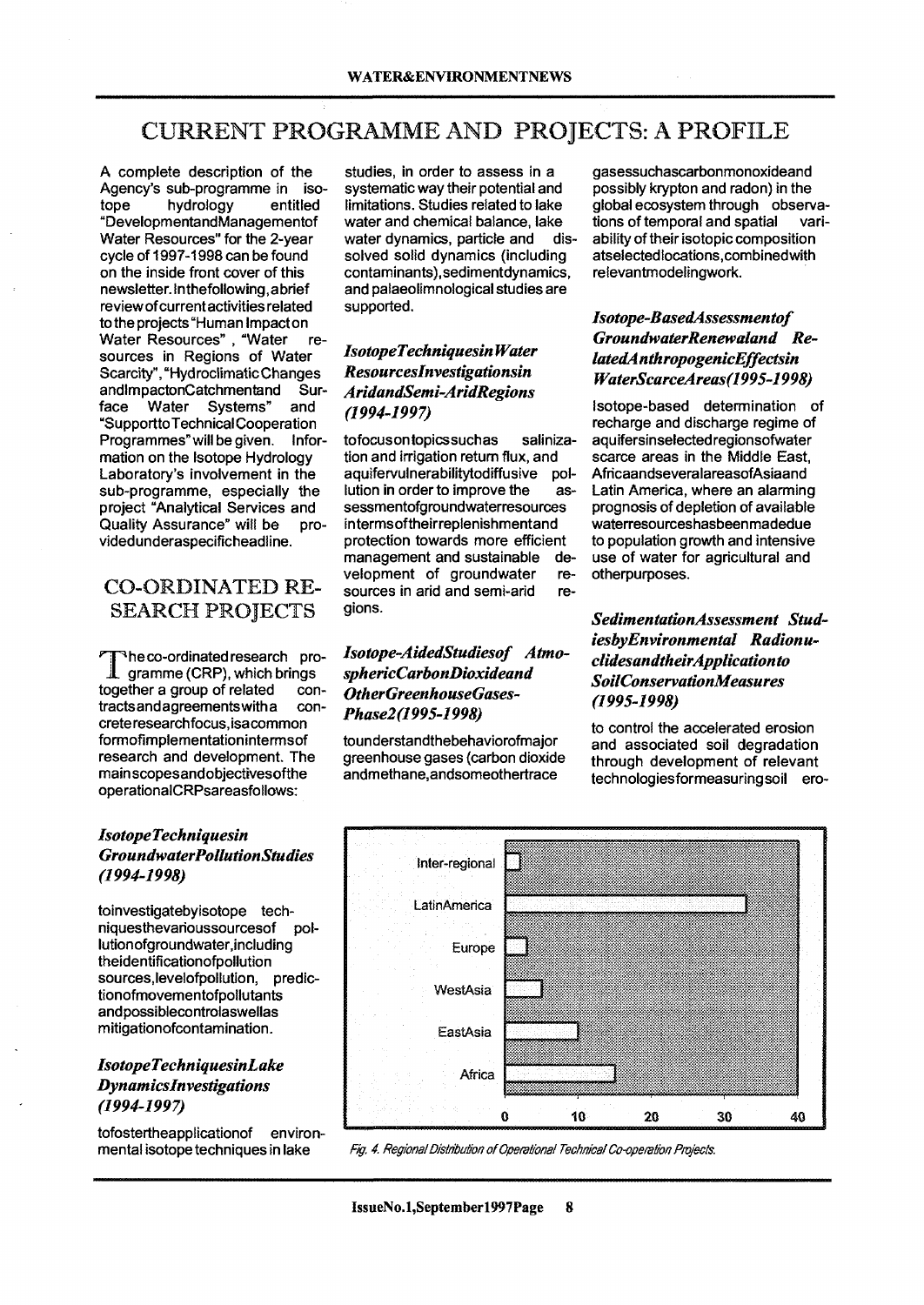sion and siltation using fallout and other cosmogenic radionuclides<br>and the generation of reliable eroand the generation of reliable sion data in various agroecosystems and land uses using <sup>137</sup>Csandotherradionuclides.

### *TheApplicationoflsotope TechniquestotheAssessment ofAquiferSystemsinMajor UrbanAreas(1997-1999)*

to assess the usefulness of selected geochemtcal and isotope techniquesinaddressingthe identifiedassessmentneedsofaquifer systems located in urban areas. These new methodoiogies, which in some cases provide unique information.shouldbefurther developed and tested under different hydrological and climatic conditions.

### *TheUseoflsotopeTechniques inlnvestigatingAcidicFluids inGeothermalExploitation (1997-1999)*

to improve the application of  $\frac{34}{5}$ S and  ${}^{18}$ OinaqueousSO  $\overline{a}$ , together with <sup>18</sup>O and <sup>2</sup>H in water to field investigations in geothermal energy development. Emphasis is placed on the investigation of the originofacidicfluidsingeothermai systemsbytheuseofisotope techniques integrated with geochemical tools. Studies are also supported towards better application of the SO = <sup>4</sup>-H2O geothermometry for estimating temperatures and detecting various reservoir processesduetoexploitation.

### *UseoflsotopesforA nalysesof FlowandTransportDynamics inGroundwaterSystems (1995-1998)*

toassesstheapplicabilityof existingconceptualmodelformulations tofieldcasesthrough intercomparisonofresultsfromdifferentmodel formulations on actual test cases in order to identify the most efficient modeling procedures for applicationofisotopesin studies related to pollutant transport simulationingroundwaterforwaterquality management, pollution control and hydrogeologica! assessment of waste-sites(toxicornuclear).

*IsotopeTechniquesforthe AssessmentofSlowMovingDeep GroundwaterandTheir Relationto WasteDisposalSites (1997-1999)*

to understand groundwater movement in low permeable strata in order to assist the planning of ra-<br>dioactive waste disposal sites. Isodioactive waste disposal sites. tope investigations will be carried out on water extracted from drill coresduetopooravailabilityoffree groundwatersamples.

## TECHNICAL CO-OPERATION PRO-**IECTS**

TntheappraisalofnewTCproject JLproposalsforthe1997-1998 programme, due consideration was giventoassigninghigherpriorityto those proposals with an immediate practicalimpactontheassessment/ managementofwaterresources.

Therearesixty-eightTechnical Cooperation Projects on isotope hydrology currently operational. Among these projects, thirty-three are in Latin America (49%), fifteen in Asia (22%), fifteen in Africa (22

%), three in Europe (4%), and 2 inter-regional(3%).Thisreflectsthe refativelyhighdemandfortechnical assistance from Latin American countriesinthewatersector(Figure 4)-

Thedistributionoftopicareasofthe projects, on the other hand, shows<br>that a large portion of technical as $that a large portion of technical$ sistance is in the application of isotope hydrology methodologies to groundwater and geothermal studies, which togethertake up 54% of thetotalprojects;therestareinthe order from high to low according to the numberof projects: sedimentology (14%), surface water dynamics (12%),surfaceandgroundwater pollution(12%), and laboratory activity dominatedones(8%)(Figure5).

## TRAINING ACTIVI-TIES

<sup>1</sup> raining courses held recently arelistedbelow.

#### *CompletedTrainingCourses*

- NationalTrainingCourseon Isotope Techniques in theUnsaturatedZone1-8April,1996, Rabat, Morocco
- Regional Training Course on Advanced Applications of Isotope Techniques to Water Resources Development, 27 May to7June,1996,Lushan,China
- RegionalTrainingCourseonthe



Fig. 5. Topical Distribution of Operational Technical Co-operation Projects.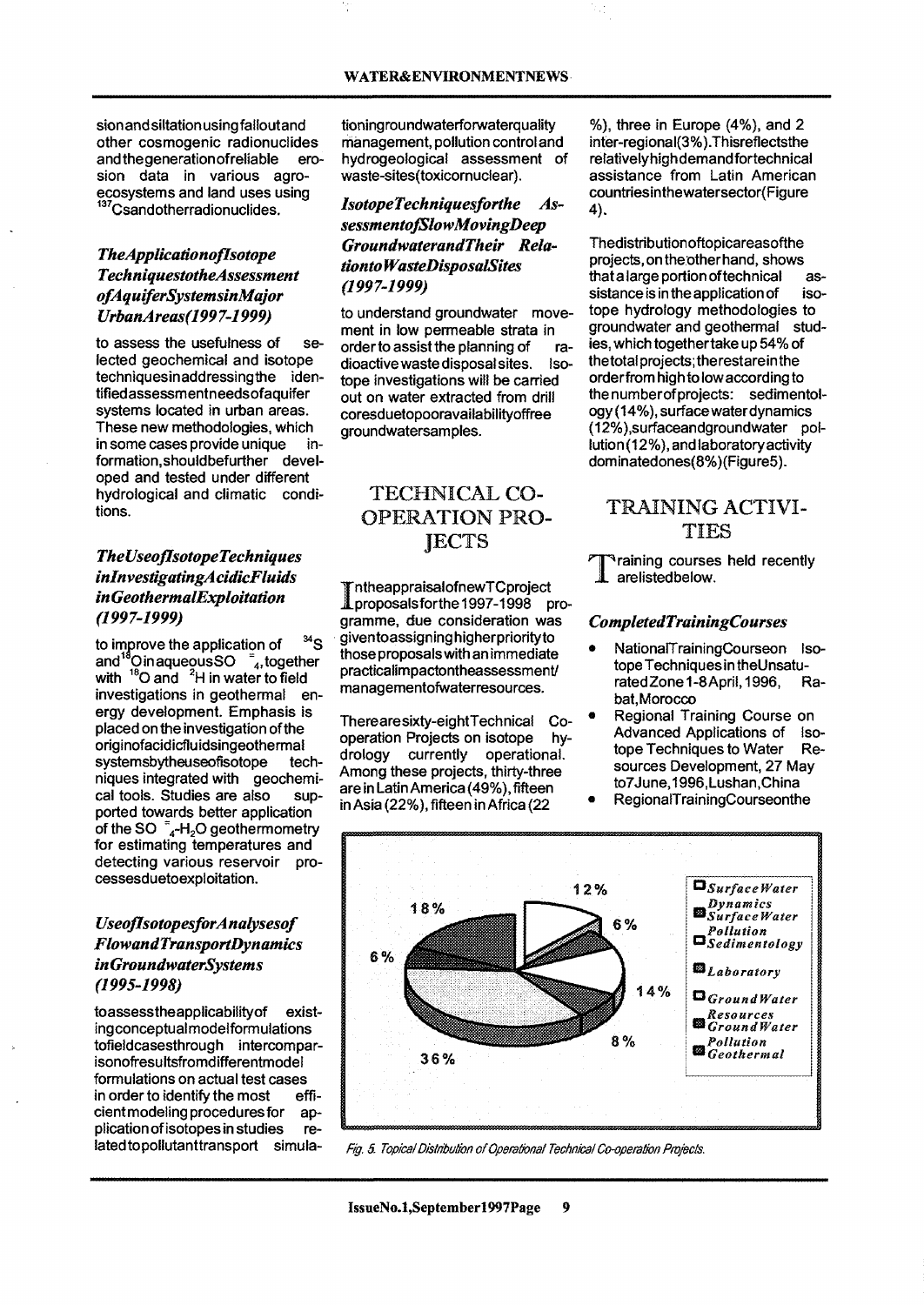Application of Nuclear Techniques in Studies of Interconnection Between Surface and Underground Waters, 2-13 September 1996, Santiago, Chile

- Regional Training Course on the Application of Isotope and Geochemical Techniques to Reservoir Management in Geothermal Areas in Latin America, 23 September to 1 October1996,EISalvador
- Regional Training Course on theUseoflsotopeTechniques in Water Resources DevelopmentandManagement,11-29 November, 1996, Rabat, Morocco

A group fellowship training in isotopehydrologyisbeingheidfrom 1 September to 31 October, 1997. Another training course entitled "Analytical techniques and quality assuranceinenvironmentalisotope analysis"willbeheldin1998.

Regular budget resources have been increased by about 2.4% in 1997toallowforadditionaltasksto enhance the impact of isotopeapplications to end users in the water sector of developing Member States.

Activitieshavebeenrestructuredto emphasize the need forintegration ofisotopetechniquesin comprehensive approaches directed towards efficient water resources management, and to encourage cooperation at the national level and between United Nations organizationsinvolvedinthewatersector.ln particular, someadditionalmeetings<br>are planned in which senior manare planned in which senior agementfrom nationalwater institutions will participate to assess the find ingsofisotope-aidedfield investigations and their implications for water resources development programmes.

## THE ISOTOPE HYDROLOGY LABORATORY QUALITY ASSURANCE AS ITS PROGRAMME

**The Isotope Hydrology** Labora-JL tory, located at the IAEA Headquarters in Vienna, plays a substantial role in the dissemination of knowledge about state-ofthe-artanalyticaltechniquesin isotopehydrology.

The laboratory, employing a staff often specialists (see the "who is who" sector of this issue) and equippedwithadvancedanalytical facilities (Table 1), is engaged in theanalysisofstableisotoperatios ofhydrogen.oxygenandcarbonin water and solid materials, in lowlevel radioactivity counting of tritium and <sup>14</sup>C, in analysis of water chemistry, and in measurements ofCFCsinwaterandair.

Various sample preparation methods are availableforthe different scopes of investigations and the required analytical precision. Those methods are continuously upgraded and improved to maintain a high level of analytical performance.

Overthe years, isotope hydrology laboratories in 42 Member States wereinstalledorupgradedwiththe technical assistance of IAEA (Figure6)andasignificant contribution was made by the technical expertise of the IAEA Isotope Hydrology Laboratory through expert

missionsandtechnicalassistance.

Special emphasis is puton training in analytical quality assurance for staff of these laboratories. Each yearscientistsfrom IAEA Member States are trained in the various analytical methods to enable them to successfully operate theselaboratoriesathighqualitystandards.

The IAEA Isotope Hydrology Laboratory provides analytical services to Technical Cooperation projects inthoseMemberStateswithout establishednationalisotopehydrology laboratories through measurement

of several thousands of samples each year for about 50 different projectsworldwide(Table2).

**Theprovisionofreferencematerials** forisotopehydrologylaboratoriesis afurthermajorpartoftheactivities ofthelsotopeHydrologyLaboratory. Through the establishment of internationally accepted quality assurance standards in the IAEA laboratoriesfollowingthelSO9000 guidelines.thelsotopeHydrology Laboratory will intensify its services as a referencelaboratoryandwillfurther promote the use of quality assurance schemes in laboratories work-



Fig. 6. Countries with Isotope Hydrology Laboratories Assisted by the IAEA.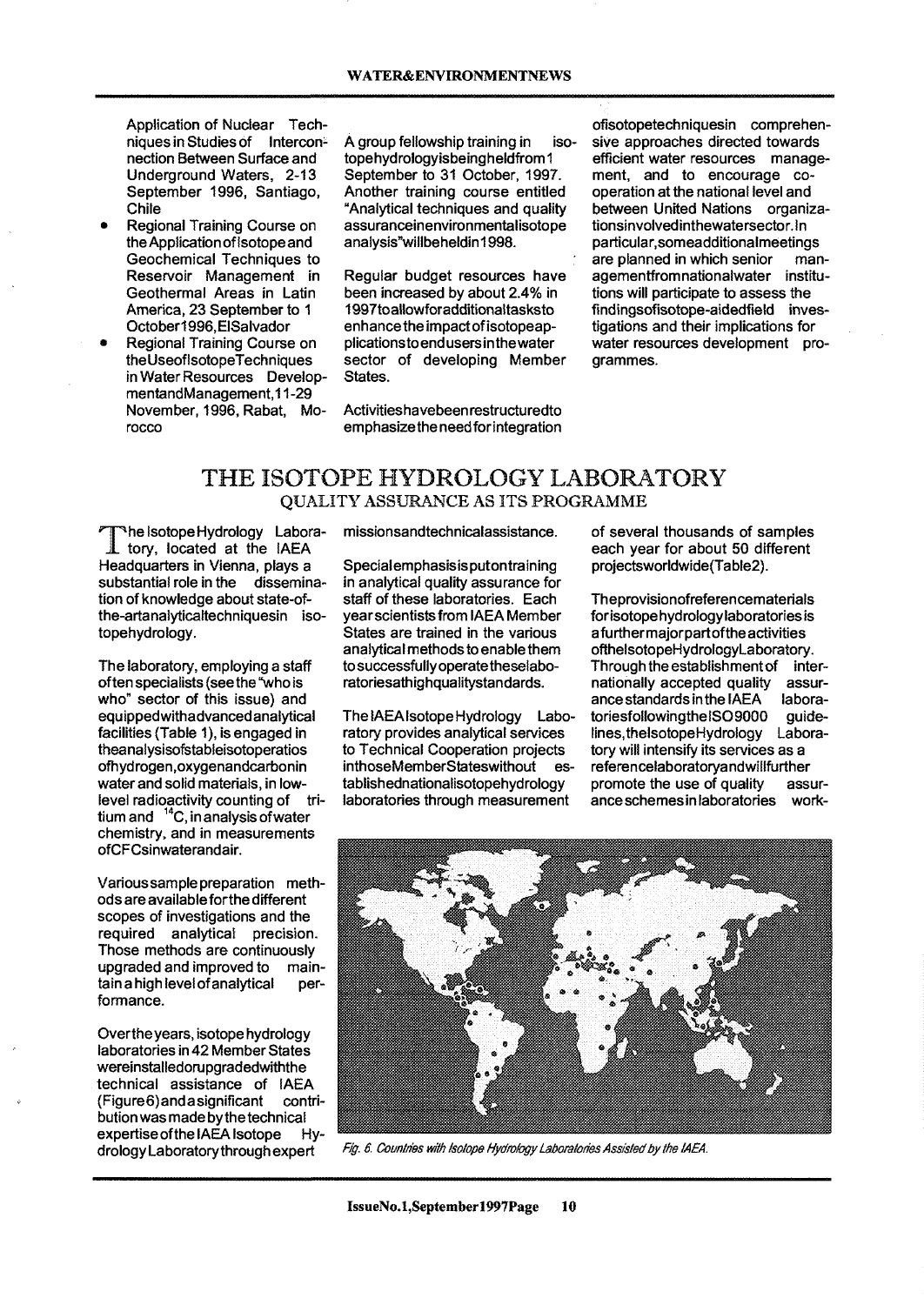| <b>Equipment</b>                    | Quantity                | <b>Type</b>                           | <b>Duty</b>                                                 |
|-------------------------------------|-------------------------|---------------------------------------|-------------------------------------------------------------|
| MassSpectrometers                   | 4                       | Self-madeMS                           | $^{\rm 75}$ C<br>$\sum_{\alpha}$                            |
|                                     |                         | FinniganMAT250                        | ੌਜ                                                          |
|                                     |                         | FinniganMAT251                        | ੌਜ                                                          |
|                                     |                         | FinniganDelta+                        | ™ट<br>$\overline{\textbf{C}^{\texttt{err}}}$<br>H,          |
| <b>LiquidScintillationAnalyzers</b> | $\overline{5}$          | Kontron                               | ੌਜ                                                          |
|                                     |                         | Aloka                                 | ੌਮ                                                          |
|                                     |                         | Packard1550                           | ैन                                                          |
|                                     |                         | Packard2000                           | ैंन                                                         |
|                                     |                         | Packard2770                           | ैँम                                                         |
| <b>ProportionalGasCounters</b>      | 4                       | CuTubes, Quartz<br>Tubes              | $\overline{H}$ , $\overline{C}$                             |
| GasChromatographs                   | $\overline{\mathbf{2}}$ | Carlo-Erba6000+TCD                    | <b>NaturalGas</b>                                           |
|                                     |                         |                                       | Composition                                                 |
|                                     |                         | Shimatsu8A+ECD                        | <b>CFCsinWater</b>                                          |
|                                     |                         | +SamplePreparation                    | andAir                                                      |
| <b>ICPEmissionSpectrometer</b>      | 1                       | Perkin-ElmerPlasma                    | <b>Water Chem-</b>                                          |
|                                     |                         | 400                                   | istry                                                       |
| lonChromatograph                    | 1                       | DionexDx-100                          | <b>Water Chem-</b>                                          |
|                                     |                         |                                       | istry                                                       |
| UV/VISPhotospectrometer             | 1                       | Perkin-ElmerLambda                    | Water Chem-                                                 |
|                                     |                         | 2S                                    | istry                                                       |
| SamplePreparationLines              | 9                       | H <sub>2</sub> -ZincReduction         | <sup>2</sup> HinWater                                       |
|                                     |                         | $H_2$ -Equilibration                  | <sup>2</sup> HinWater                                       |
|                                     |                         | CO <sub>2</sub> -Equilibration        | <sup>18</sup> O, <sup>13</sup> CinWa-                       |
|                                     |                         |                                       | ter                                                         |
|                                     |                         | $H_2$ /CO <sub>2</sub> -Equilibration | <sup>2</sup> H, <sup>18</sup> O, <sup>13</sup> Cin<br>Water |
|                                     |                         | CaCO <sub>3</sub> AcidReaction        | <sup>18</sup> O, <sup>13</sup> CinCar-                      |
|                                     |                         |                                       | bonate                                                      |
|                                     |                         | SO <sub>4</sub> -Reduction            | <sup>18</sup> OinSulfate                                    |
|                                     |                         | 2TritiumElectrolytic                  | <sup>3</sup> HinWater                                       |
|                                     |                         | <b>EnrichmentLines</b>                |                                                             |
|                                     |                         | AirMoistureExtraction                 |                                                             |
|                                     |                         | SoilMoistureExtraction                | ੱਸ, <del>"</del> ਮ, "ੱਠ<br><sup>3</sup> H, "h, "ੱਠ          |

## *Tablel.AnatyticalcapabttityofthelAEAIsotopeHydrologyLaboratory*

ing in the field of isotope hydrology.AnlsotopeHydrologydatabaseis under development, which is intended to provide easy access to all relevant hydrogeological data and isotope analysis results within IAEA Technical Cooperation projects. This database will be implemented on an SQL server and will considerably facilitate the availability of results of former studies and other research projects.

Thesoftwarewillalsobeavailablefor national counterparts to initiate compatible databases in the field of isotope hydrology on an international scale.

## *Table2.ApproximateNumberofSamplesAnatyzedper YearinthelsotopeHydrologyLaboratory*

| TypeofAnalyses                                         | <b>Numberof</b><br><b>Samples</b> |
|--------------------------------------------------------|-----------------------------------|
| $Tritium(^{3}H)$                                       | 1200                              |
| HydrogenisotopeRatios( <sup>2</sup> H/H)               | 3000                              |
| OxygenIsotopeRatios( <sup>18</sup> O/ <sup>16</sup> O) | 3000                              |
| CarbonIsotopeRatios("C/"C)                             | 300                               |
| $\Box^4$ $C$                                           | 150                               |
| WaterChemistry                                         | 150                               |
| CFC                                                    | <b>JustStarted</b>                |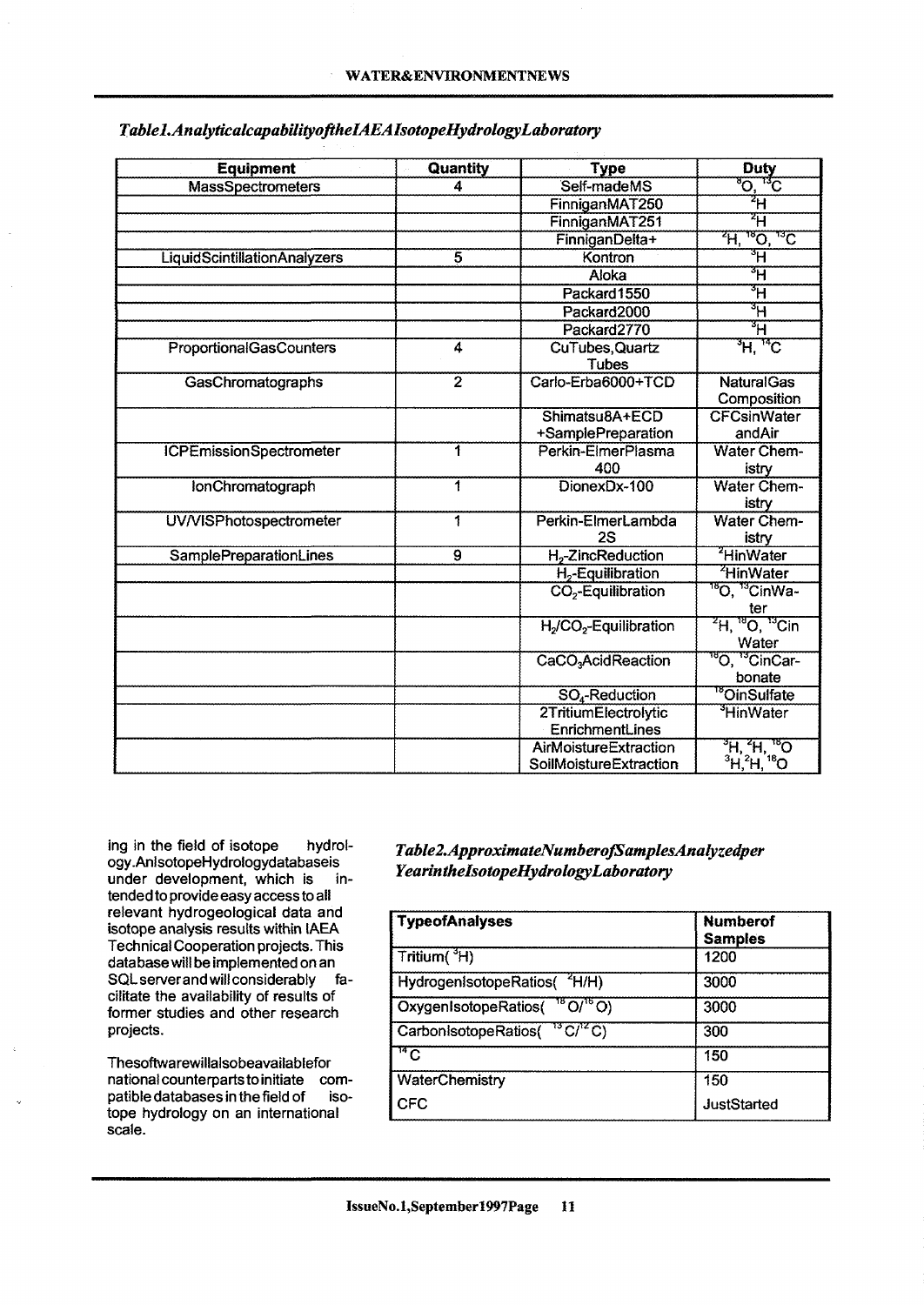## UNDERSTANDING CLIMATIC CHANGES

**Thanges in theatmosphereare** \\_^heavily influenced by human activities. Assessment of such changes is greatly benefited by examining historical records through isotope measurements in ice cores and sediments, for example. To examine the distinct role that isotopes can play in understandingcomplexprocesses affecting climate changes, the IAEA convened the International Symposium on Isotope Techniques in theStudyofPastandCurrent EnvironmentalChangesinthe HydrosphereandtheAtmosphere 14-18 April1997inVienna.

in opening the symposium, IAEA Director General Hans Blix expressed concernoverthe increasingconcentrationofnoxiousgases such as SO  $_2$ , NOx and CO  $_2$  from the burning of fossil fuels. He mentioned that nuclear power is economically feasible and at present meets 17% of the world's demandforelectricity. Itisfreeof the air polluting gases that

threatentheglobalclimate.Healso underlined that programmes of the<br>IAEAonisotopehydrologyare helplAEAonisotopehydrologyare ing countries to assess, more fully understand, and manage their waterresources.especiallywherethey are affected by environmental changes.

The symposium brought together 180 scientists representing 46 MemberStates,the United Nations Educational, ScientificandCultural Organization (UNESCO), the Food and Agriculture Organization (FAO), the World Meteorological Organization (WMO), the World Climate Research Programme (WCRP), and the International Geosphere-Biosphere Programme (IGBP).

In all, 65 scientific papers and 59 posters were presented reflecting scientific efforts towards determiningchangesintheatmosphereand global ecosystems and to identify anthropogenic influences. Isotopic measurementsinnaturalarchivessuchasdeepicecores.palaeowater andlakedeposits-areprerequisites for any successful reconstruction of past climates and environmental changes. Only this knowledge can leadtoaquantitativeunderstanding of what might happen in the near future. The information, therefore, enables forecasting of the impacts on forest ecosystems, desertification ,andwaterresources,aswellas the possible occurrence of floods anddroughts.

It was also clear from the symposiumthatisotopemethodologiesare essential for precise determination<br>oftheatmosphericbudgetof greenoftheatmosphericbudgetof house gases, especially their sourcesandsinks, toenable prediction and identification of the impact ofclimatechange.Theproceedings of the symposium are being publishedbythelAEA.

### CO-OPERATION WITH OTHER INTERNATIONAL ORGANIZATIONS

The Agency has established<br>close collaboration with govhe Agency has established ernmental and non-governmental organizationsinthefieldofisotope hydrology, in which special emphasis was placed on activities related to cooperation with UN-ESCO and WMO. The ongoing International Hydrology Programme (IHP) of UNESCO and the Operational Hydrology Programme (OHP) of WMO are two maininternationalscaleprojectsof specific relevance for enhancing the incorporation of isotope methodologies into regional and intemationalprogrammesonwater andenvironment.

Aspriorityareasforthe collaboration between IAEA and UNESCO within the scope of IHP-V, three mainthemeswereidentified: Sedimentation processes in reservoirs anddeltaareas.theroleof unsaturatedzoneprocessesin groundwa-

terquality.andwaterresources assessment in arid and semi-arid zones. In this regard the Agency will be supporting isotope methodologies to be incorporated into the plan of implementation of two new UNESCO regional projects in arid zones related to "Wadi Hydrology" and"GroundwaterProtection".

ThecollaborationwithWMOwithin their programme on "Operational Hydrology" will be strengthened in thefollowingareas,alsoincludedin theAgency'sprogrammeon Developmenta nd Manageme nt of Water Resources:waterpollution, groundwatermodeling.monitoringof naturalandartificialrechargetoaquifers (particularly in arid regions), and useofgeneralcirculationmodelsto predict changes in hydrological regimes. Steps were taken during 1996tofurtherstrengthenthe operation of the Global Network for "lsotopesinprecipitation"(GNIP).A

Memorandum of Understanding describingtheoperationalaspects.the commitments of the parties and legalaspectsoftheircooperation.has beenelaborated.TheMemorandum ofUnderstandingisaimedat ensuring thecontinuityoftheoperationof theNetworkandtheactive involvement of IAEA, WMO, and other organizations (IGBP-PAGES and WCRP) supporting the further development of the Network and the multidiscipiinaryuseofitsdatabase.

Initiatives were also undertaken to cooperate with other international scientificorganizationsinthe imple-<br>mentation of the Agency's promentation of the Agency's pro-<br>grammeonwaterresources.in pargrammeonwaterresources, in ticular the International Committee onTracers(ICT)ofthelnternational Association of Hydrological Sciences(IAHS).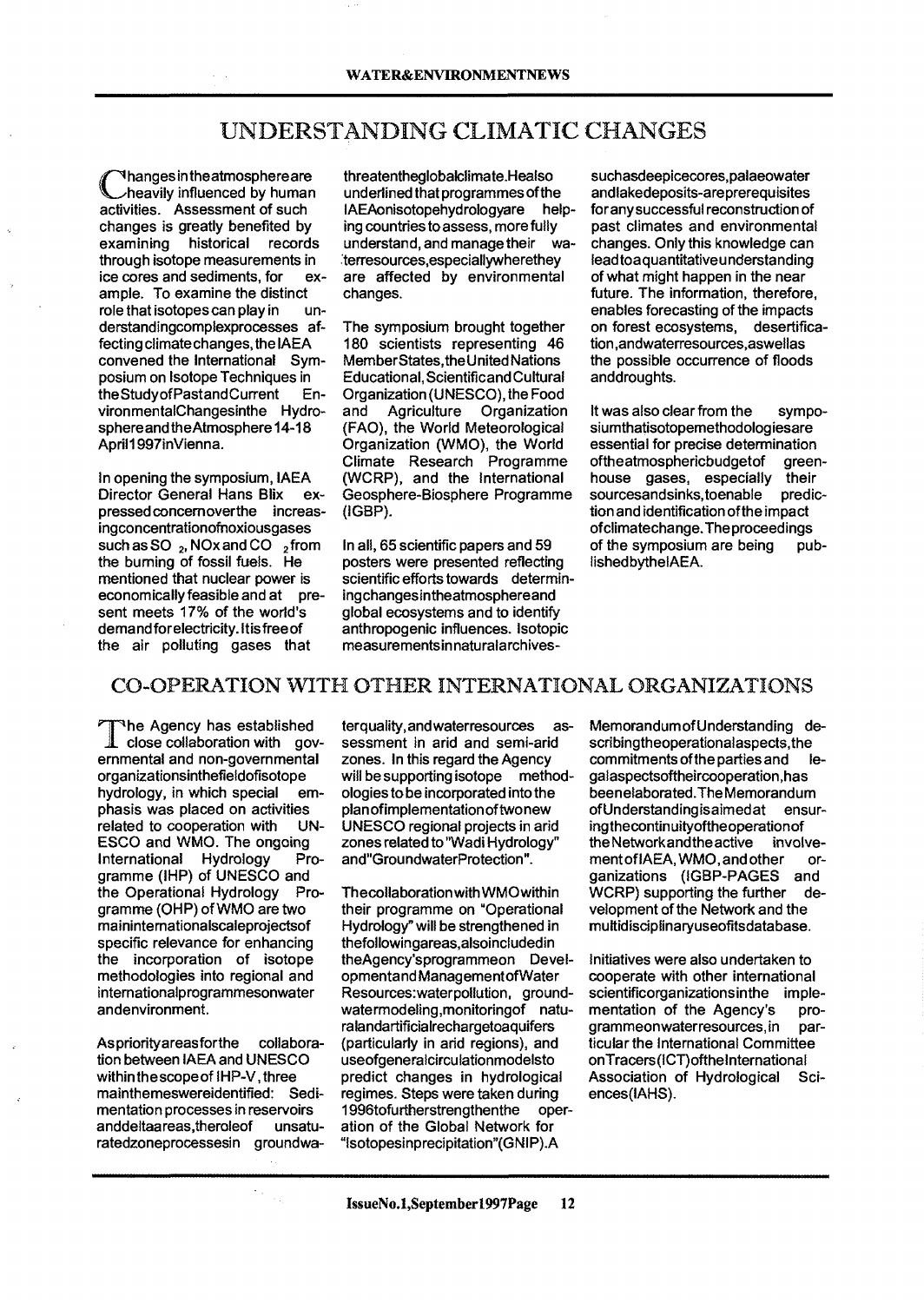# ISOTOPE HYDROLOGY CALENDAR

#### *1997*

#### *IAEAMEETINGS*

#### 1September-31 October, Vienna, Austria

Group fellowship training in iso-<br>tope hydrology, Inter-regional tope hydrology, TrainingCourse(ITC).

6-9October,Vienna,Austria Isotope techniques in water resource investigations in arid and semi-aridregions(RCM)

21-23October, Vienna, Austria Useofisotopetechniquesin investigating acidicfluidsin geothermal exploitation(RCM)

28-31 October, Vienna,Austria Isotopetechniquesinstudying dynamicsofslowmoving groundwaterforthehydrologicalappraisalof radioactive waste disposal sites, Research Coordination Meeting (RCM)

3-7November.Vienna, Austria Potential of isotope methods for water resources management in major urban areas, Advisory GroupMeeting(AGM)

2-5December, Vienna,Austria Isotope techniquesingroundwater pollutionstudies(RCM)

8-12December, Vienna,Austria Isotope-based assessment of groundwater renewal and related anthropogenic effects in water scarceareas(RCM)

#### *OTHERMEETINGS*

29 September- 3 October, Vienna, Austria 18th Session of the UN ACC SubcommitteeonWaterResources

#### *1998*

### *IAEAMEETINGS*

9-13March,Vienna,Austria Workshop on isotope-based environmental investigations in the Caspian Sea (International Year of theOcean)

RCMs to be held for the following CRPs:

IsotopeTechniquesinGroundwater PollutionStudies"(1994-1998).

Isotope-Aided Studies of Atmospheric Carbon Dioxide And Other Greenhouse Gases - Phase 2 (1995-1998).

Isotope-Based Assessment of GroundwaterRenewal and Related Anthropogenic Effects in Water ScarceAreas(1995-1998).

SedimentationAssessmentStudies by Environmental Radionuclides aridtheirApplicationtoSoil ConservationMeasures( 1995-1998).

UseoflsotopesforAnalysesofFlow andTransportDynamicsin GroundwaterSystems(1995-1998).

The Application of Isotope TechniquestotheAssessmentofAquifer Systems in Major Urban Areas (1997-1999)

#### *OTHERMEETINGS*

16-19 February, Christchurch, New **Zealand** SPERA98, Environmental Radioactivity and its Application in EnvironmentalStudies

April, London.UK PAGESOpenScienceMeeting

13-17July,Vienna,Austria Descriptive, Qualitativeand Quantitative Approaches in Soil Erosion andSedimentTransport

16-19 November, Abidjan, Cote d'lvoire HydrologicalChangesinAfrica

16-18December,HongKong, China International Symposium on River Sedimentation Environmental Hydraulics

## ISOTOPES IN WATER RESOURCES MANAGEMENT

The proceedings of a sympo-JL sium on "Isotopes in Water Resources Management" organized bylAEAinco-operationwith UNESCOand held in Vienna, 20- 24 March 1995, have recently beenpublishedbylAEA.

The main topics addressed in the two-volume book are water resources management, with emphasis on origin and recharge of groundwater, groundwater dynamics and pollution, modeling approaches, geothermal and palaeowater re-sources. The remaining discussions were concerned with surface water and sediments, unsaturated zones and methodologicalaspects.

Theproceedingscontainthepapers of 43 oral presentations and the extended synopses of over 100 posterpresentations.